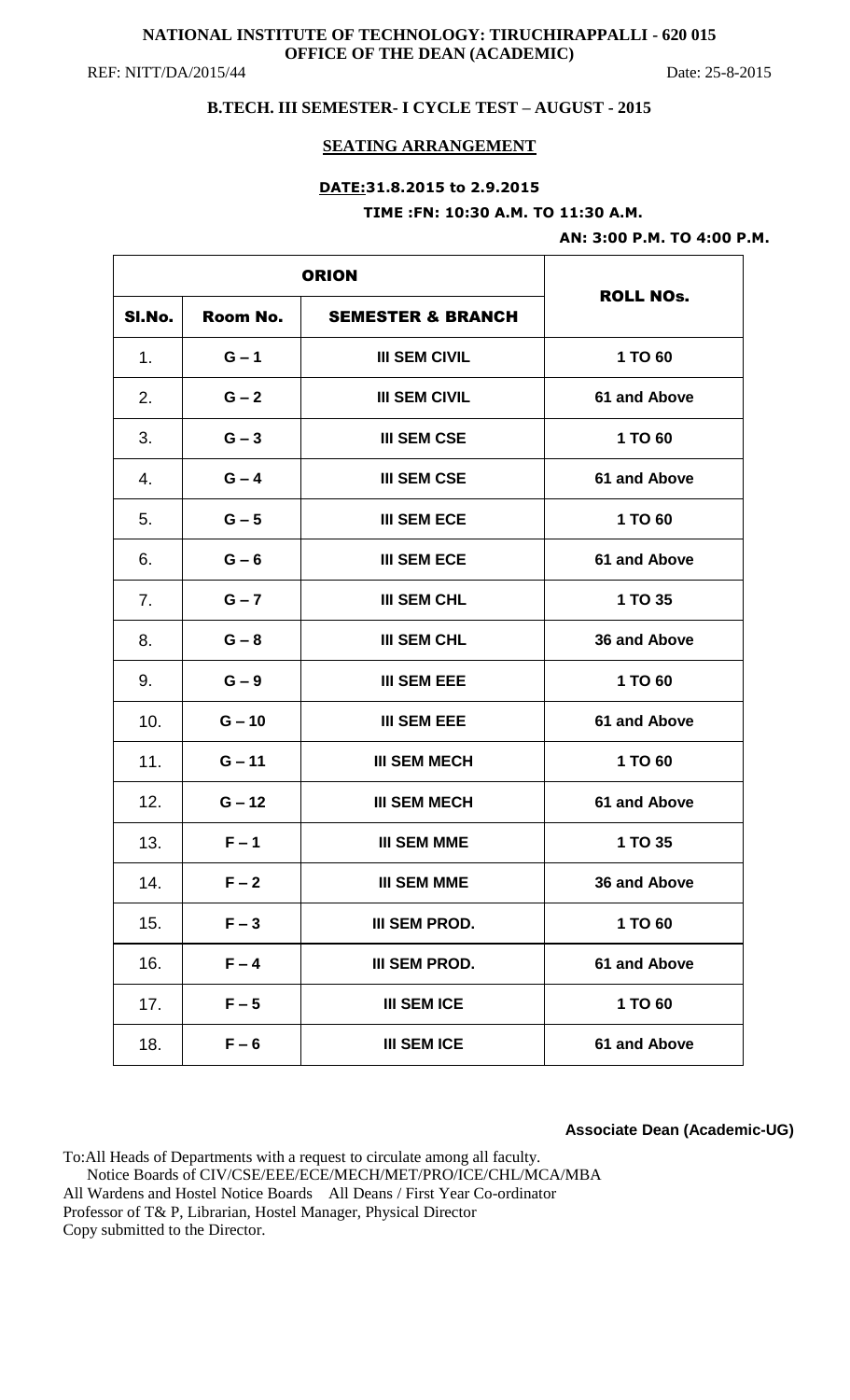# **NATIONAL INSTITUTE OF TECHNOLOGY: TIRUCHIRAPPALLI - 620 015 OFFICE OF THE DEAN (ACADEMIC)**

REF: NITT/DA/2015/44 Date: 25-8-2015

## **B.TECH. V SEMESTER- I CYCLE TEST – AUGUST - 2015**

### **SEATING ARRANGEMENT**

# **DATE: 31.8.2015 to 2.9.2015 TIME : FN: 9:00 A.M. TO 10:00 A.M.**

**AN: 1:30 P.M. TO 2:30 P.M.**

| SI.No. | Room No. | <b>SEMESTER &amp; BRANCH</b> | <b>ROLL NOs.</b> |
|--------|----------|------------------------------|------------------|
| 1.     | $G - 1$  | <b>V SEM CIVIL</b>           | 1 TO 60          |
| 2.     | $G - 2$  | <b>V SEM CIVIL</b>           | 61 and Above     |
| 3.     | $G - 3$  | <b>V SEM CSE</b>             | 1 TO 60          |
| 4.     | $G - 4$  | <b>V SEM CSE</b>             | 61 and Above     |
| 5.     | $G - 5$  | <b>V SEM ECE</b>             | 1 TO 60          |
| 6.     | $G - 6$  | <b>V SEM ECE</b>             | 61 and Above     |
| 7.     | $G - 7$  | <b>V SEM CHL</b>             | 1 TO 35          |
| 8.     | $G - 8$  | <b>V SEM CHL</b>             | 36 and Above     |
| 9.     | $G - 9$  | <b>V SEM EEE</b>             | 1 TO 60          |
| 10.    | $G - 10$ | <b>V SEM EEE</b>             | 61 and Above     |
| 11.    | $G - 11$ | <b>V SEM MECH</b>            | 1 TO 60          |
| 12.    | $G - 12$ | <b>V SEM MECH</b>            | 61 and Above     |
| 13.    | $F - 1$  | <b>V SEM MME</b>             | 1 TO 35          |
| 14.    | $F - 2$  | <b>V SEM MME</b>             | 36 and Above     |
| 15.    | $F - 3$  | <b>V SEM PROD.</b>           | 1 TO 60          |
| 16.    | $F - 4$  | <b>V SEM PROD.</b>           | 61 and Above     |
| 17.    | $F - 5$  | <b>V SEM ICE</b>             | 1 TO 60          |
| 18.    | $F - 6$  | <b>V SEM ICE</b>             | 61 and Above     |

**Associate Dean (Academic-UG)**

To:All Heads of Departments with a request to circulate among all faculty. Notice Boards of CIV/CSE/EEE/ECE/MECH/MET/PRO/ICE/CHL/MCA/MBA All Wardens and Hostel Notice Boards All Deans / First Year Co-ordinator Professor of T& P, Librarian, Hostel Manager, Physical Director Copy submitted to the Director.